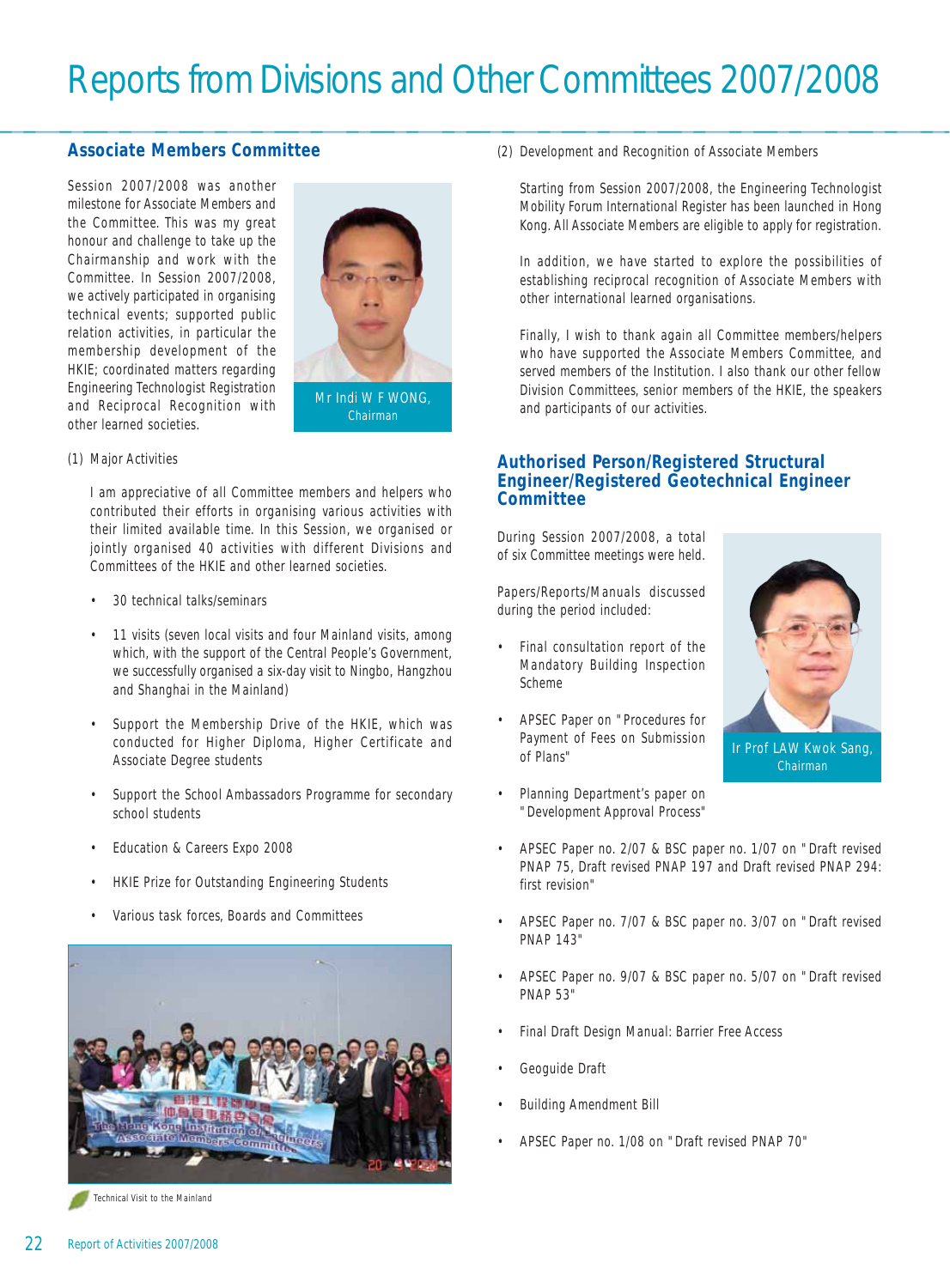Nominations to external committees/boards/bodies during the period were:

- Appeal Board Panel under the Amusement Rides (Safety) Ordinance
- Appeal Board Panel under Lifts and Escalators (Safety) Ordinance, Ch. 327

The following issues were also discussed during the period:

- Form Task Group to study the range of consultancy fees
- Review various Codes (Concrete, Steel, Foundation, Demolition, Wind) issued by the Buildings Department

### **Biomedical Division**

The Biomedical Division has been active in promoting the advancement of biomedical engineering and the professional status of biomedical engineers through technical seminars, workshops and site visits. The objectives are to provide diverse Continuing Professional Development programmes and activities, which enabled members to share their experiences and ideas and receive updates on the latest advances in the biomedical engineering field.



The highlight of the numerous

activities was the Biomedical Engineering Roadshow under the Professional Services Development Assistance Scheme (PSDAS) funded by the Commerce and Economic Development Bureau of the Government. The first-of-its-kind roadshow of the Division on the Mainland was held from 21 September to 19 October 2007 in Jinan University, South China University of Technology and Sun Yat-sen University. During the Roadshow, about 50 posters contributed by academic and research institutes, Government departments, public organisations and medical device manufacturers of Hong Kong were displayed. The Opening Ceremony held on 21 September 2007 in



Biomedical Engineering Roadshow Opening Ceremony in Jinan University Annual Dinner of Building Division

Jinan University, Guangzhou, attracted over 120 participants from Hong Kong and other Mainland provinces. The event provided a platform for networking and experience sharing among biomedical engineers, engineers from related engineering fields, medical device manufacturers and researchers from Hong Kong, the Mainland and overseas. The entire activity was completed with success with over 3,000 visitors. The PSDAS project was completed successfully, with over 85% received comments rated good or excellent.

With the support of members, our Division will continue to grow and increase our membership base. We have a strong and efficient Committee and we will try our best to provide high quality services.

### **Building Division**

In Session 2007/2008, we are proud to be able to maintain our predecessors' legacy. More than 28 activities were organised in the Session, notably four media interviews/briefings, 14 technical seminars and six technical visits.

With the invitation of the Sabah branch of the Institution of Engineers, Malaysia, the Building Division Delegation Team (BDDT) visited Sabah, Malaysia in July 2007 and also met the Mayor of Kota Kinabalu City. The news on the BDDT's visit to



the Mayor's Office was also advertised on a few newspapers in Sabah.

As arranged by the Public Relations Committee, an article on building engineers was published in the Industry Focus column of the South China Morning Post's (SCMP) Classified Post in July 2007 after an interview with SCMP. To let Student Members gain more diverse experiences, the Division sponsored building engineering students of the Hong Kong Polytechnic University and City University of Hong Kong to participate in an overseas Technical Tour.

The Division jointly organised the Quality Building Award 2008 with

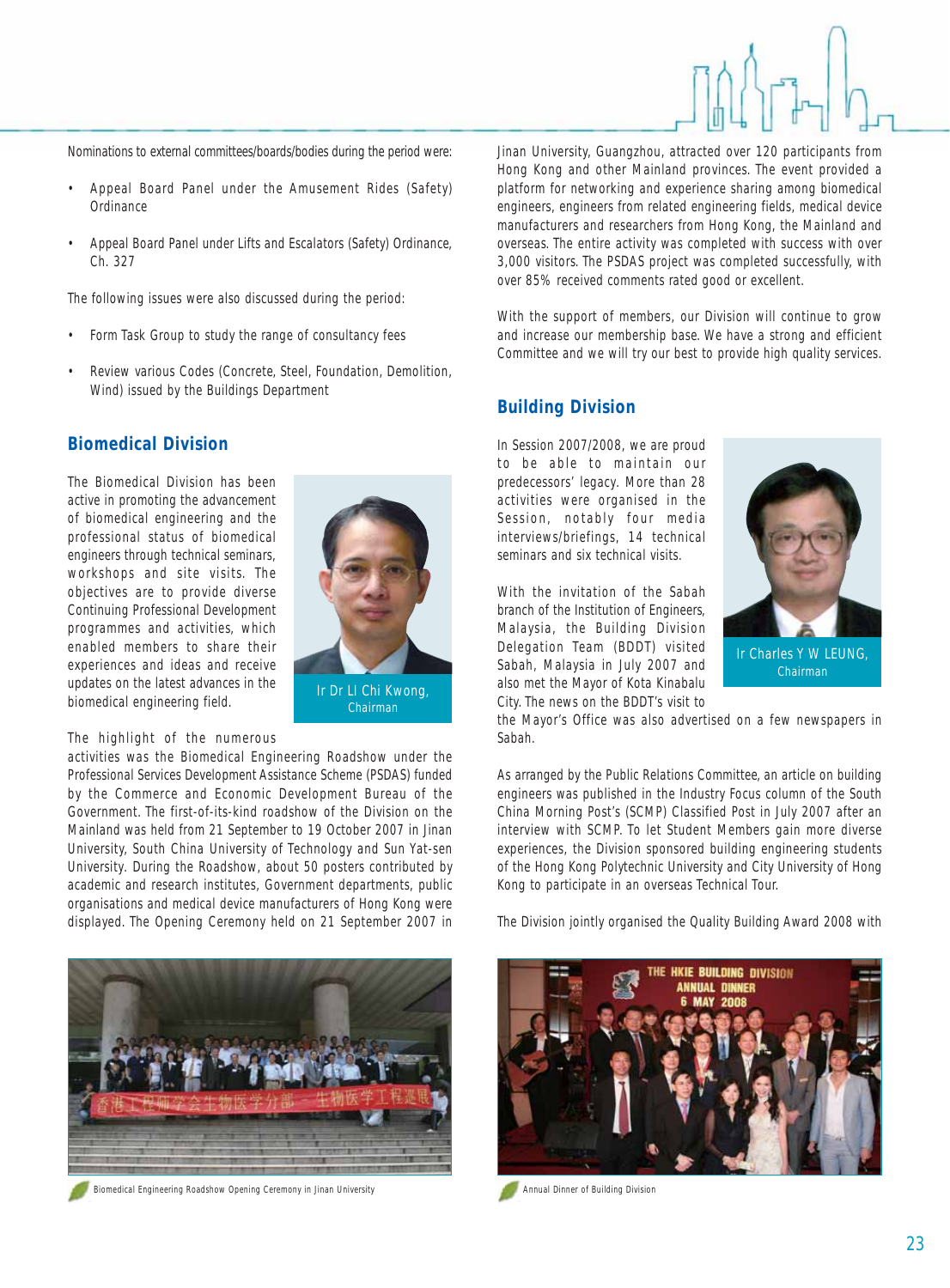ten professional institutions/organisations and we were also involved in the Award applications assessment. The Division's 7th Annual Seminar was successfully held at the Hong Kong Convention and Exhibition Centre in March 2008 and was attended by over 250 members and guests. In March 2008, the BDDT paid a visit to Shenyang and Dalian and met the Liaoning Government officers, university professors and building professionals for experience sharing.

We held our 17th Annual Dinner on 6 May 2008, which was attended by over 430 guests and members, and Mr Cheung Hau Wai JP, Director of Buildings, Buildings Department of the Government was the Guest of Honour.

Finally I would like to express my heart-felt gratitude to all Division Committee members, Past Chairmen, helpers/volunteers, and supporters for their hard work, encouragement and continuous support to the Division during the Session.

## **Building Services Division**

Session 2007/2008 was a busy and fruitful year for the Building Services Division. The Division Committee organised over 40 Continuing Professional Development (CPD) activities including seminars, workshops, visits and symposia. Our CPD activities are always very popular and well attended. An average of more than 100 attendees was recorded for each of the technical activities.



Ir Clarence Y F MAK, Chairman

To maintain communication with the Government, our Division Committee

members served on various task forces, committees and working groups. We also offered professional comments and opinions to various consultation papers issued by Government departments.

We have commissioned the Hong Kong Polytechnic University (PolyU) to carry out a Research Study on Building Services Profession with a



view to enhancing the future roles and functions of professional building services engineers in the society. The signing ceremony between the Division and PolyU was held in the HKIE Headquarters on 14 August 2007.

We are aware of the importance of recruiting youngsters to join the profession. In parallel with the School Ambassadors Programme of the HKIE, our Division Committee members conducted three school talks to introduce the building services profession to senior secondary school students and two career talks to university and Vocational Training Council's engineering students.

In addition to the four annual scholarships granted to bright students in universities and vocational institutes, we also offered two scholarships to building services engineering students who had outstanding achievements in the subject of fire engineering.

The Division celebrated its 21st anniversary and held the Annual Dinner on 20 May 2008 at the Marriot Hotel. The Committee appealed for member donations for the relief of the Sichuan earthquake during the dinner. A sum of \$50,000 raised at the Annual Dinner together with another \$10,000 from the Division, was donated to Liaison Office of the Central People's Government in the HKSAR via the HKIE Headquarters.

# **Civil Division**

Session 2007/2008 turned out to be another successful year for the Civil Division with a number of events receiving overwhelming support. The Division Committee met on a monthly basis and planned for various activities with the aim of better serving the ever-increasing needs and expectations of our members and the Institution. Civil Division representatives also attended and actively participated in various Boards and Committees as appointed.



To summarise, the Division made substantial achievements in four main areas.

- (1) On learned society activities, we continued to develop technical programmes to meet the growing needs of our members for continuing professional development and to provide in-depth technological know-how on various issues. A total of 58 regular technical meetings and site visits were organised in this Session. A number of large seminars and conferences were also held. We further enhanced our ties with other Divisions of the HKIE and sister institutions in organising joint activities on local, regional and national levels.
- (2) On the academic sector, we continued to collaborate with universities in organising seminars on a wide range of topics. Annual Dinner of Building Services Division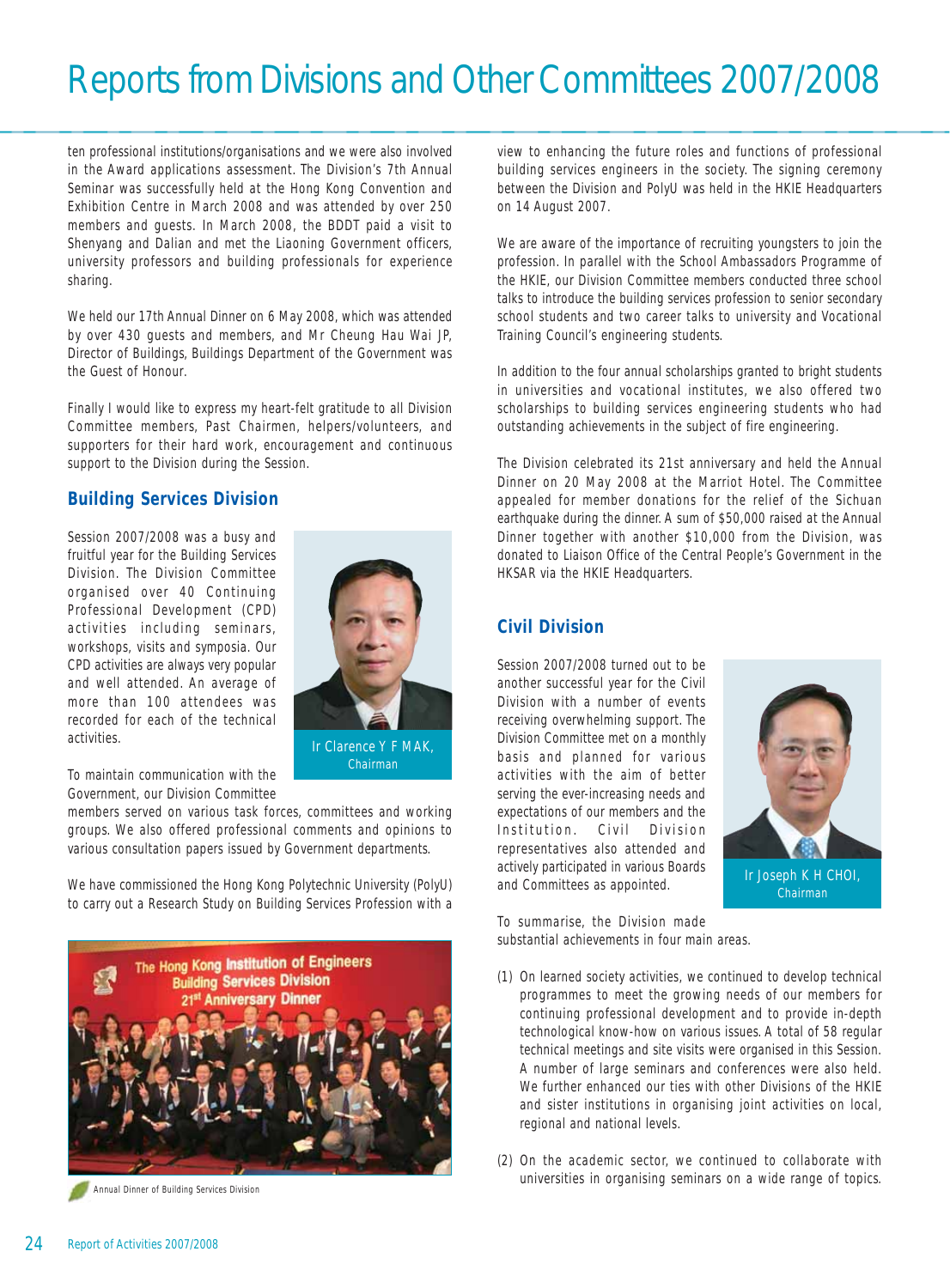These activities provided our members with opportunities to meet leading world experts and to keep abreast of the latest technical developments. Furthermore, the Division continued to offer scholarships with a total amount of HK\$60,000 to the best civil engineering students in local universities and institutions.

- (3) On community services, we supported the Institution actively on relevant areas, such as promoting the public image of civil engineers and voicing out civil engineers' views on current social issues. Our Volunteer Service Team organised various activities and offered volunteer services such as organising visits for children in need.
- (4) On young members side, our Students Liaison Group enabled us to have a strong link with the university students; to offer better advice and guidance in leading them to join the professional practice; to promote the Division among the students and to encourage more students to participate, not only by attending but also planning and organising activities, in an effort to arouse a higher sense of belonging to the Division.

As the Chairman of the Division for Session 2007/2008, I would like to thank all the Committee members and volunteers, for their enthusiastic support, commitment, dedication and teamwork in making 2007/2008 another Session of sustained excellence. I enjoyed working with them all very much.



Annual Dinner of Civil Division







Seminar on Tibet Railway

#### **Control, Automation & Instrumentation Division**

Session 2007/2008 was a new era for the Division since its 20th anniversary. The Division has reached a stage whereby new blood with innovative ideas desperately have to keep up with the momentum of continuous improvement and expansion. One of the key objectives is to re-connect members so as to build up a much stronger network comprising control, automation & instrumentation (CAI) engineers and experts from the industry, academic institutions and Government departments. Two new interest groups on New Technology and



Chairman

Supervisory Control and Data Acquisition system are formed with an aim to keep our members informed of the latest development in the CAI field.

We have been establishing strong links with related institutions in Hong Kong, China and overseas. The Division delegation attended the 26th Chinese Control Conference in Zhangjiajie and I, on behalf of the Division, paid a visit to the Institution of Measurement and Control (IMC) UK Headquarters. A technical visit to Macau mega projects were jointly organised with the Macau Institution of Engineers and the Society of Operation Engineers (SOE) so as to connect CAI engineers in these two special administration regions. Led by the Qualification & Membership (Q & M) Interest Group, we attended various meetings organised by the institutions in China, such as Guangxi Automation Association, Shenzhen Automation Association (SZAA) and Shenzhen Instrument & Control Society. Furthermore, we co-organised a forum on Intelligent Building in Shenzhen with SZAA, and a technical visit to Ngong Ping 360 with Manufacturing & Industrial Division.

CAI Symposium 2008, the flagship event of the Session with the theme on Green Energy and Control Technologies, was the first symposium jointly organised with the Institution of Engineering and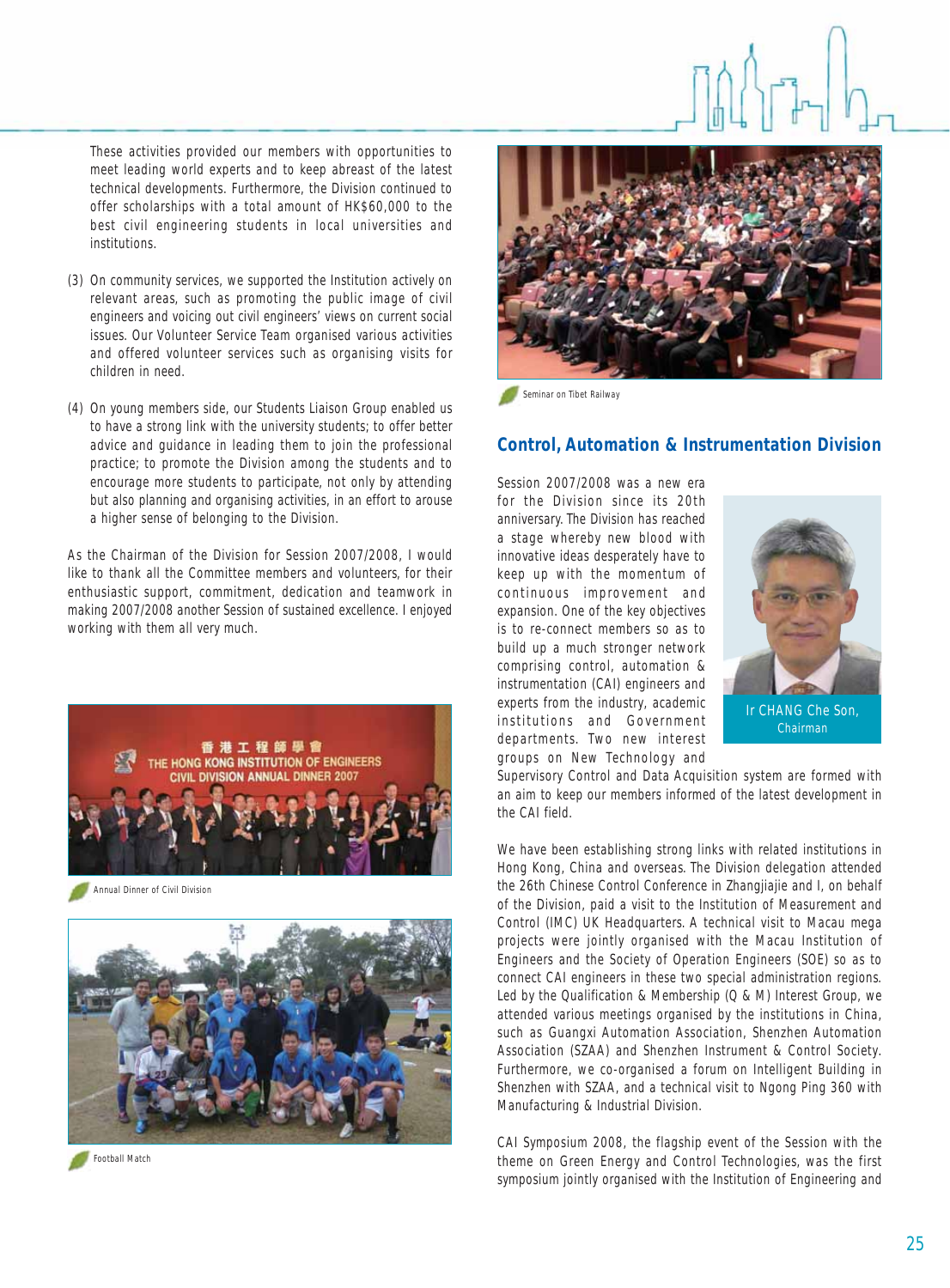Technology, Hong Kong, with IMC and SOE as the co-organisers. This was a great success with 150 participants attended and 14 papers presented.

The Q & M Interest Group organised the Division Annual Dinner during which the guests and members had an enjoyable evening to meet each other and share their experience.

Fellow members, at the juncture of finishing my Chairmanship of this Session and moving forwards, may I request your continuous support to the Division as we together can certainly achieve much more for the CAI industry in the years to come.



Annual Dinner of Control, Automation & Instrumentation Division



 $2008$   $\blacksquare$ 

## **Electrical Division**

Session 2007/2008 was a memorable year for the Electrical Division. Ir Yung Kai Man, the Division Chairman, passed away on 4 October 2007. In accordance with the Division Rules, the Division Committee was reformed on 9 October 2007.

Except August 2007, the Division Committee held monthly meetings to plan and organise activities to serve all members. In addition to the 11 technical talks and six local technical visits, one overseas technical visit and one Mainland visit were also



Chairman

arranged. Places visited included five European countries and Changsha of the Mainland.

The 25th Annual Symposium entitled Greener Energy, Economy & Environmental Challenges in Electrical Engineering was held on 23 October 2007. To commemorate the 25th anniversary of the Symposium, a souvenir tie (with the design of the new cable colour code) and a micro memory stick (containing the past 25 years of symposium publications) were given to each participant.

To bring the profession of engineering especially electrical engineering closer to school students, the Reaching the Teen Programme was introduced in this Session, in which talks were given to a number of secondary school students. Under the Membership Drive Programme, five sessions of talks were held for undergraduates, post-graduates and students of universities and the Hong Kong Institute of Vocational Education. The Division also organised a Technology Competition for Secondary Schools. All 47 finalist students and their ten supervising teachers were invited to the Division Annual Dinner on 6 May 2008. On top of the book prize coupons, the champion team was awarded a learning trip to Beijing similar to the winners of the 2007 Essay Competition for Secondary Schools.

A study programme was organised for members to visit Peking University. The event was attended by 28 participants and it comprised four days of classroom lectures and two days of technical visits.

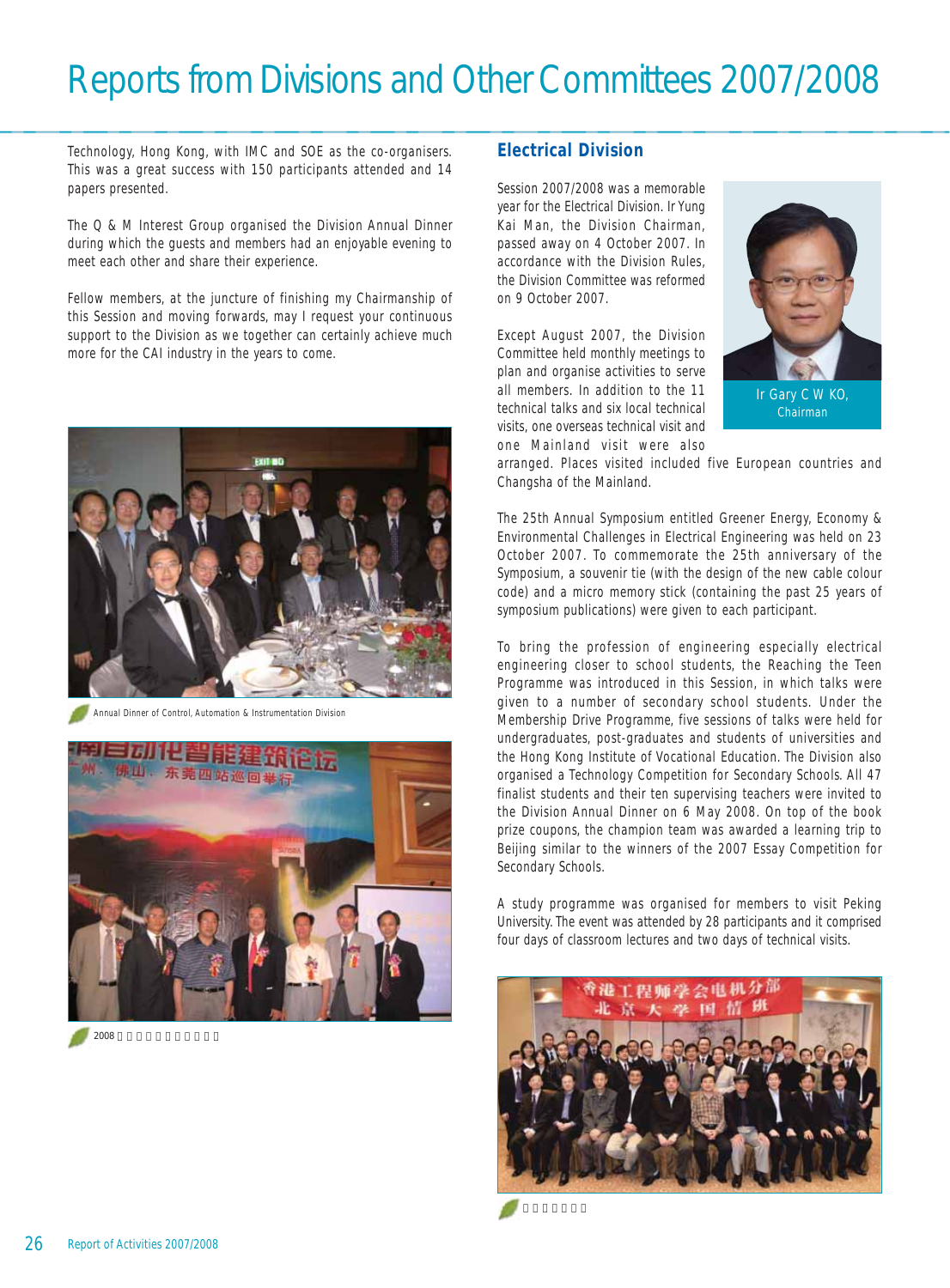With a passion for continuous advancement of the profession, the Division is sailing towards its goal to initiate a wide variety of new development and progress so as to meet the future needs and aspirations of 3,300 members.

# **Electronics Division**

In Session 2007/2008, we set our plan to organise up-to-date seminars, workshops, conferences, company visits and to collaborate with other Divisions, Young Members Committee and Associate Members Committee to foster stronger links and network, and appeal to a wider base of engineers. We also encouraged every one of us to introduce and invite our colleagues and working partners to participate in our events. Further, we worked with academic institutes, sister institutions, associations, industries and Government



organisations to reach out to a wide spectrum of engineers to promote the HKIE and divisional activities. At the end of my Chairmanship in 2007/2008, I am pleased to report that riding on the team effort of the Committee and the culture of the Division, we have achieved our targets and organised some 30 activities. Particularly, we received very good responses for our activities such as Technical Visit to Hong Kong Olympic Equestrian Centre, Technical Visit to Factory and Traffic Centre in Guangzhou, Win-win Negotiation, Ultra-wide Band and Digital Living, LED Technical Seminar, Technical Visit to ASM Research and Product Development Centre in Hong Kong and Seminar on Fig. 1 treasured the experience of working with Committee members who are not only professional but also enjoyable to work with.

In these years, we have witnessed the growth of our country and the increasing level of collaboration between Hong Kong and the Mainland. The economic bond between Hong Kong and China is not only "give and take" but also inter-collaboration to create huge amount of opportunities for engineers to develop their careers in the Mainland. We are planning for more trips to the Mainland and hence, we would like to encourage our members to join the trips and look for more career opportunities on the Mainland.





The Division has been providing a good platform for engineers to participate, develop and cultivate our engineering profession, technologies and industries. I am proud of our Committee members who dedicated themselves to engineering the community. They make the Division lively and add values to our members. It is also a good culture of our Division.

Looking forward, we will continue to serve our members and the industry with value-added activities, put an emphasis on a green environment, foster closer links with other HKIE Divisions and external associations and promote collaboration between the Mainland and Hong Kong. I hope you would continue to support our events and offer your comments and feedback anytime.



Technical Visit to Guangzhou

#### **Environmental Division**

In Session 2007/2008, the Division Committee carried out a variety of learned society activities of technical meetings, technical visits, awards competitions, annual reception, seminars, conferences and overseas delegations to meet members' needs. Riding on the past successful endeavours, we have been actively promoting engineers' participation in public affairs. The Division has, therefore, been assisting the Institution in the preparation of Institution's views on many public environmental issues, organising



Ir YIM Kin Ping, Chairman

meetings and forums and attending community environmental forums to present engineers' views. This trend will continue and the Division will make every endeavour to promote engineers' participation in the public environmental affairs.

In this Session, we set "Climate Change" as the main theme. Experts in "Climate Change" were invited to deliver talks at technical meetings and the Annual Seminar. This year's Annual Seminar was on the theme of Environmental Policies and Practices in Mainland and HKSAR, which had a major coverage on the important issue of "Climate Change". The Division has been making regular contribution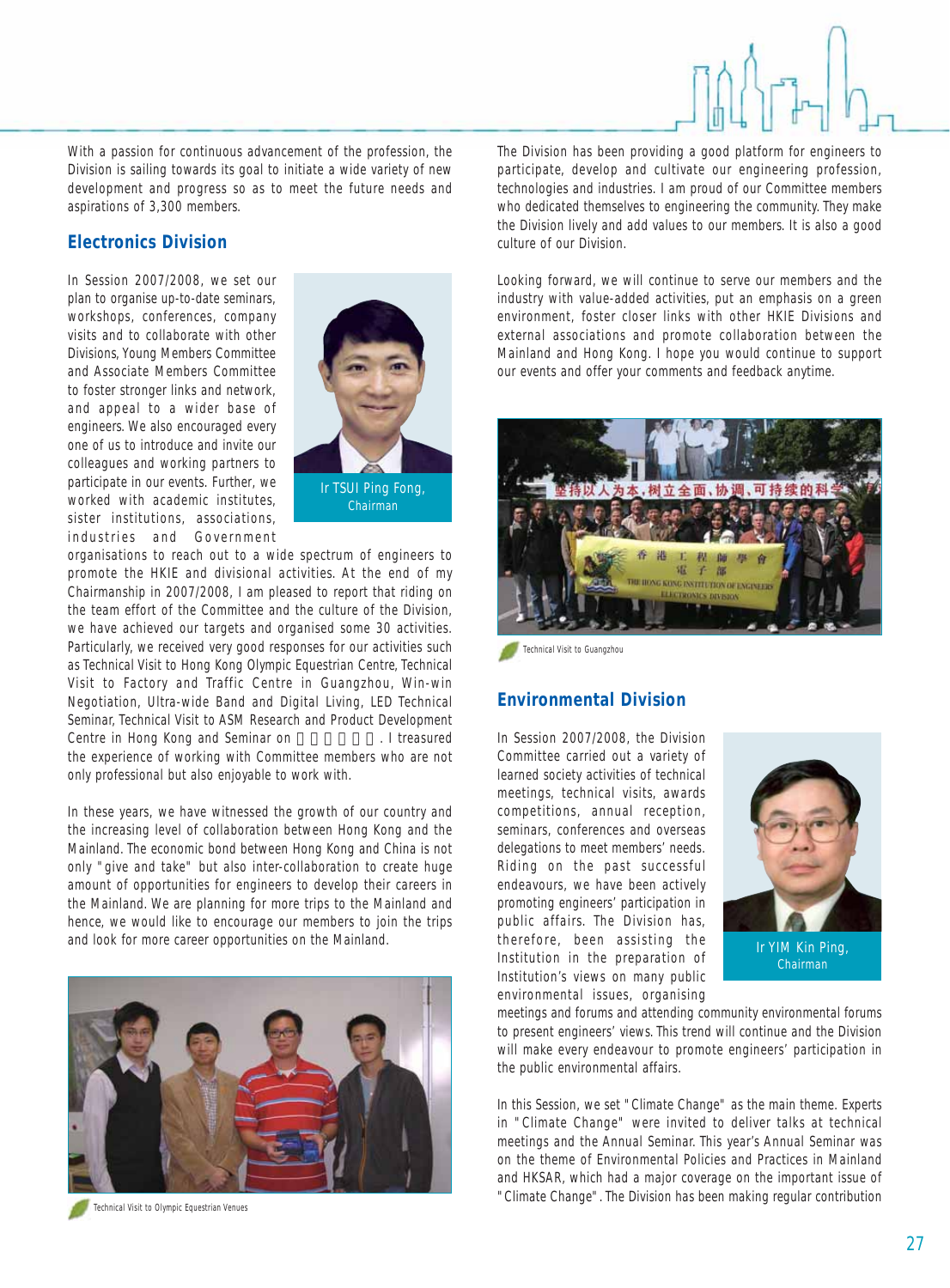to a new "Climate Change" column in the Hong Kong Engineer to raise the awareness of fellow engineers towards this issue. The Division also organised ecological excursions for members to the Hong Kong Wetland Park and country parks in order to promote the understanding of nature and ecological conservation.

The Division organised a delegation to Singapore in November 2007 to visit the Institution of Engineers, Singapore and the water and environmental related infrastructures. We also arranged environmental delegations to Guangxi and Beijing in January and March 2008. Both visits were very fruitful and we have maintained close relationship and cooperation with our counterparts.



Technical Visit to Hong Kong Wetland Park

#### **Gas & Energy Division**

In Session 2007/2008, the Division responded promptly to public concerns on global warming and climate change. We organised a series of focused technical talks, seminars and visits on the use of cleaner natural gas fuel, the latest applications of renewal energy, and towards the Government's commitment on introduction of energy efficient codes and energy efficient product labelling.



Again, we joined hands with the Institution of Gas Engineers and

Managers, the Chartered Institution of Building Services Engineers and the Institute of Healthcare Engineering and Estate Management to hold seminars of common interests on both the development of gas industry in Mainland China and the UK perspective on sustainability in the built environment.

The annual highlight was the visit to Sichuan, being world known of abundant supply of gas piping from the far west to the east of China. We visited the most famous South West Petroleum University and its prestigious oil and gas equipment, key laboratories and research centres. Together with visits to the leading Sichuan gas suppliers we had a more comprehensive grasp of the strategic development of the gas industry in Mainland China.

Perhaps the most significant event was the seven-day study tour on China State Situation in Peking University. Prominent professors and experts provided us with insightful views and analysis on energy/ environmental issues, political, economical, tactical, and military viewpoints of our nation. Being a joint event with the Young Members Committee, we had intensive study-class discussions and exchanges with young members on how we appreciate the current state of rising development in Mainland China.

With the dedication of the Committee members and the upcoming Committee colleagues, the Division would undoubtedly continue to prosper and help promote a better gas and energy industry.



#### **Geotechnical Division**

Session 2007/2008 marked another successful year of Geotechnical Division. New initiatives on raising interests on geo-conservation and sponsoring young members to attend overseas events were successfully accomplished. The first front included an evening seminar and the public voting on the "Most Beautiful Rocks" held in August and November/ December 2007 respectively. This was concluded with a one-day seminar in Chairman **Ir Dr Eric S F LI,** Concided with a one-uay seminar in Tr Dr Eric S F LI, Chairman II saw 16 young members being sponsored to attend four different



Chairman

events in Korea, Malaysia, Chinese Taipei and China.

The Division has always strived to develop co-operations with our overseas counterparts. Several international seminars were held in Session 2007/2008. In particular, the Division's 28th Annual Seminar held in May 2008 invited geotechnical researchers and experts from the Mainland, Chinese Taipei and Macau together to share with us their experience.

Funding from the Professional Services Development Assistance Scheme of the Government was successfully obtained for two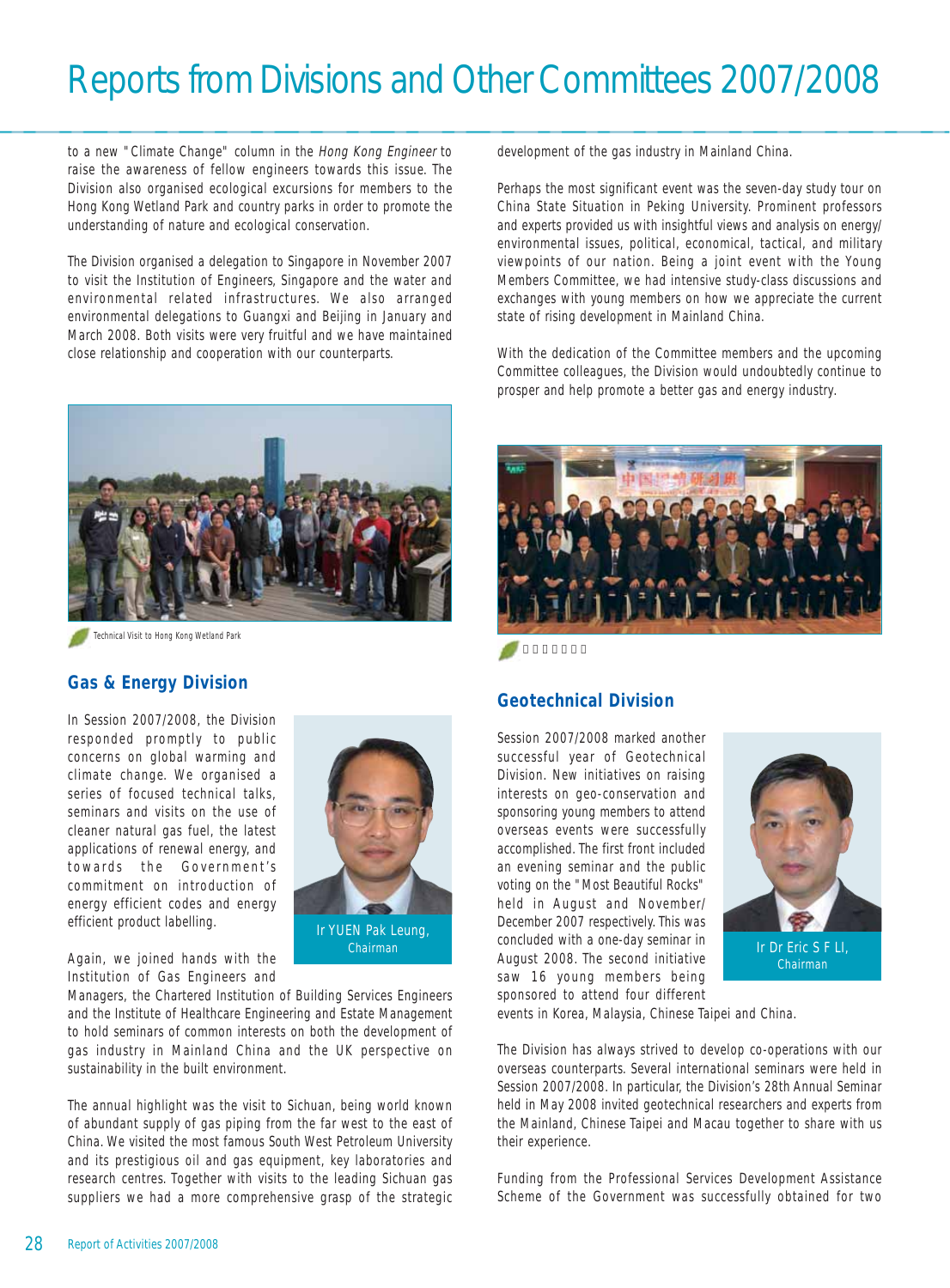projects. The first project aimed to enhance our members' knowledge on geotechnical engineering practices in Asian countries. The highlight of this project in 2007/2008 was the five-day delegation visit to Korea, in which 31 members participated. Visits were arranged to various organisations and active construction sites. This project was followed by a seminar in March 2008 on "The State-of-the-art Technology and Experience on Geotechnical Engineering in Korea and Hong Kong".

The second project was a one-day seminar on "Geological Conservation and Sustainable Development 2008" in August 2008. This Seminar was supported by the United Nations Educational, Scientific and Cultural Organisation as an activity to celebrate its International Year of Planet Earth.

Organising technical meetings and visits has always been the prime focus of the Division. In Session 2007/2008, more diversified subjects of interests were featured. The regular Saturday site visits were also extended to cover construction works in Guangzhou.



Technical Visit to Korea

## **Information Technology Division**

In the past 12 months, our Information Technology (IT) Division organised more than 30 activities including technical seminars, forums, roundtable discussions, conferences, company visits, happy-hour networking and dinners. I am glad that these events received enthusiastic support from our members.

With the advent of digital broadcasting in Hong Kong, we arranged visits to both Television Broadcasts Limited and Asia



Ir Dr Samson W H TAM, Chairman

In addition, we organised a National Affairs Study Tour in October 2007, which was the first-of-its-kind in the IT sector. After discussing and sharing views with the Mainland scholars and Government officials, we had better understanding of the mainstream development directions of Mainland China in the coming decade.

The Division offered assistance in organising the Guangzhou-Hong Kong-Macau-Taiwan Engineers (Hong Kong) Forum on 29 and 30 November 2007. Representatives from Guangzhou, Hong Kong, Macau and Taiwan actively shared their latest research results on the topic of "Information Technology and Digital City".

Besides, we held our Annual Conference on 25 April 2008, and the theme was "Collaboration with IT Industry in China, Opportunities in Hong Kong". 150 engineers from Hong Kong and Shenzhen attended the conference.

We also organised the Best Public Services Award and supported the Best Innovation and research Award of Hong Kong ICT Awards 2007. The purpose was to promote the applications of internet and communication technologies to the general public.

Concerning the IT Policy, we organised two seminars – "Licensing Framework for Unified Carrier License Consultation" and "IT in Education", during which participants had fruitful discussions and exchanged views on the matter.

IT is an important driving force behind the new economy. We will continue our efforts in cultivating our young engineers to become the future important pillars for our society.



Study Tour on Development of Information Infrastructure in China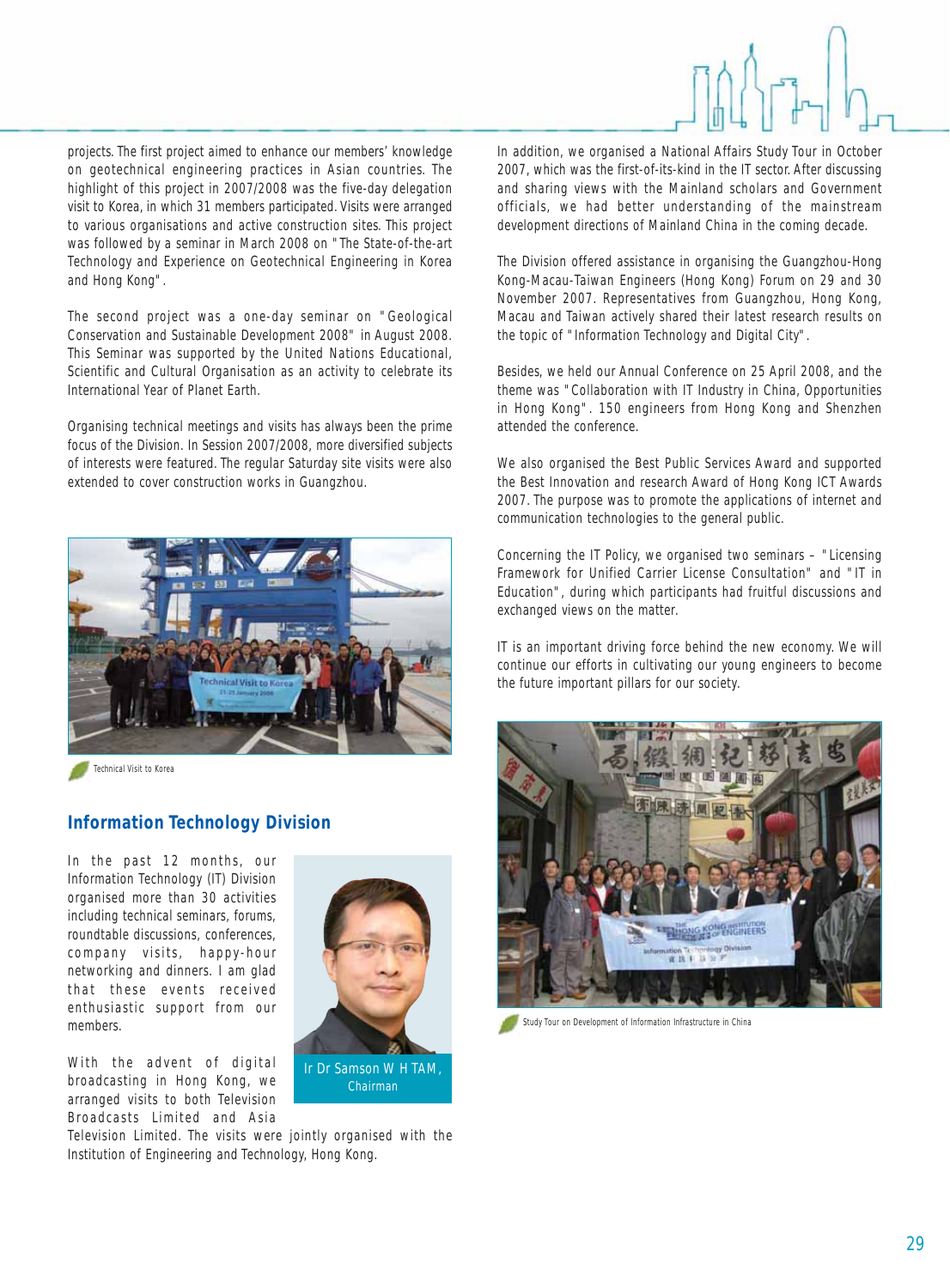### **Manufacturing & Industrial Division**

It was a fruitful year for the Manufacturing & Industrial (MI) Division. The Division organised and supported a number of activities for its members as well as the general public, including seminars, international conference, career talks, the Young Engineer Project 2008 (YEP 2008) and Aircraft Engineer Development Scheme (AEDS).

The YEP programme aims to provide a chance for undergraduates of MI Discipline to have a better understanding of the industrial



Chairman

environment of Hong Kong and the Pearl River Delta Area. This was the 7th year since the programme had begun in Session 2001/2002. With the help of mentors from the MI Division Committee, a series of technical talks and industry visits were conducted. For the AEDS, the second admission in this year recruited 45 students from the local universities. The objective of this Scheme is to assist the students to prepare for the professional examination and provide a fast track for achieving the HKAR-66 Category B Aircraft Maintenance License.

In order to upgrade the professional knowledge of our members, the Division applied the Professional Services Development Assistance Scheme funding to organise several programmes in Session 2007/ 2008. The first programme entitled "Lean Management for Enhancing Capability of Manufacturing and Industrial Engineers in response to CEPA Development" was completed with a good response from the industry. The second programme entitled "To Enhance the Capabilities of Local Aviation Engineers in Upgrading Their Professional Services in the Aviation Industry" will be completed later in 2008. In 2007, we also organised an international aviation conference with 150 local and overseas participants. Speakers included approval authorities, airlines companies, maintenance and repair organisations. Subsequently, a series of workshops will be arranged to help the aviation engineers in specific professional sectors.

The success of the activities organised or sponsored by the Division relies on the support, contribution and participation of members. Sincere thanks go to the members for their support over the past years and I look forward to your continuous support in the years to come.





China Firm Visit to Guangzhou Toyota



Meeting to Review MI Mission

#### **Materials Division**

With the dedication, support and efforts of the active and capable Committee, the Materials Division had held several key seminars and technical visits which were well attended by HKIE members.

Our Immediate Past Chairman, Ir Dr John Chan, helped initiate the setting up of top-up courses for members of other Disciplines of the HKIE as well as for applicants with non-recognised academic qualifications to become members of Materials Discipline. In Session 2007/2008, the Division



Chairman

submitted information on these engineering top-up courses which was approved by the Education & Examinations Committee of the HKIE.

We also made the following achievements during the year:

- The Division's comments on qualified materials engineers to be included for registration as Registered Inspectors in the Mandatory Building Inspectors Scheme were accepted by the HKIE and included in the submission to the Buildings Department.
- With the support of the Hong Kong Productivity Council, we Technical Visit to HAECO NAECO NAECO NAECO NAECO NAECO NAECO NAECO NAECO NAECO NAECO NAECO NAECO NAECO NAECO NAECO NAECO NAECO NAECO NAECO NAECO NAECO NAECO NAECO NAECO NAECO NAECO NAECO NAECO NAECO NAECO NAECO NAECO NAECO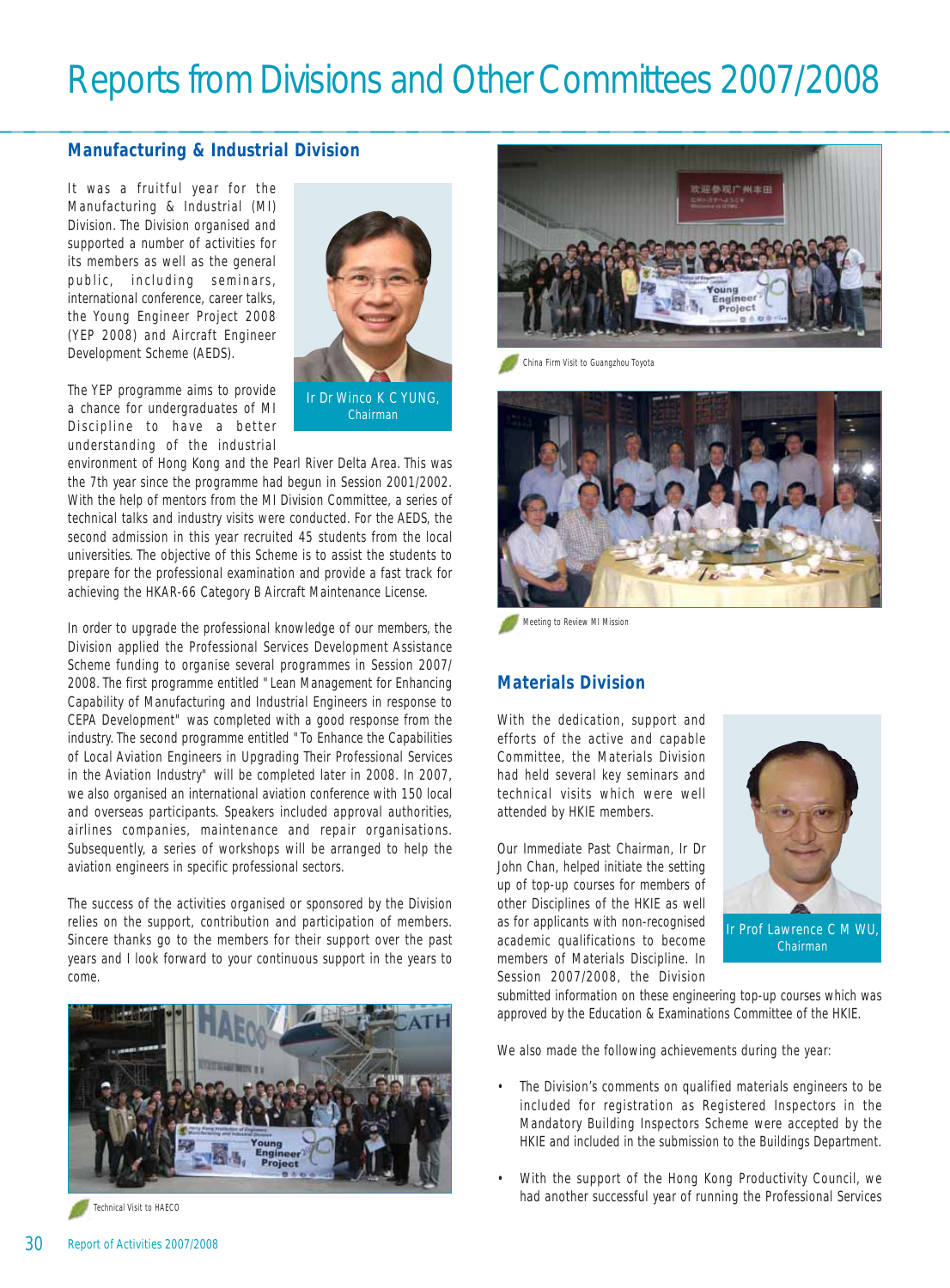Development Assistance Scheme programme.

- We actively took part in the HKIE's School Ambassadors Programme as an initiative to communicate the roles and contributions of materials engineers with secondary school students.
- We took part in the interview for the HKIE Engineering Series on materials engineering for publishing in the South China Morning Post's Classified Post.
- The Division continued to be a key sponsor for the Straw Competition organised by the Student Union of the City University of Hong Kong (CityU).
- We co-organised with the CityU for the HKIE Best Paper on Materials in 2007.

Sincere thanks go to all Committee members, and especially Ir Corey Ho for his unfailing secretarial support. We also thank all sponsors, participants and helpers of our events this year. I sincerely wish you all another successful year to come.



Technical Visit to Hong Kong Road Research Laboratory

#### Education. **Mechanical, Marine, Naval Architecture & Chemical Division**

With the participation and commitment from our Division members, the Division attained significant achievements in Session 2007/2008.

In Session 2007/2008, our vision and plan focused on three major elements, namely:

- Foster cooperation with other learned societies;
- Enhance the image of engineers in the society; and



Ir Alex W H LEUNG, Chairman

• Develop young engineers as our next generation.

We strengthened our cooperation with various engineering institutions through the joint effort in the organisation of activities. The aim was to broaden the horizons of our members, and to enhance interaction and linkage with the relevant learned societies.

Besides, we successfully organised a Mainland Delegation to Nanjing and Anhui Province from 12 to 16 September 2007. The delegation was warmly welcomed by the Jiangsu Association for Science and Technology. Ideas were exchanged on matters related to the engineering profession and the industry.

To enhance the image of engineers in the society, we have strongly encouraged engineers' participation in community services. Since Session 2007/2008, we have cooperated with the Community Chest in donating the money originally reserved for the purchase of souvenirs for our guest speakers. Instead, we presented certificates issued by the Community Chest as tokens to our guests. In this aspect, we must express our sincere gratitude to our guest speakers.

Furthermore, we participated in the largest orienteering competition in Hong Kong organised by the Mèdecins Sans Frontières (MSF) on 27 January 2008. The ultimate purpose was to raise funds in supporting MSF humanitarian work worldwide.

For promotion, we have launched the MC Division blog for members to communicate directly with us. We have also participated in the South China Morning Post Engineering Series led by the HKIE Headquarters.

The Division set up a Students and Young Engineers' Affairs (SYEA) Group a few years ago with myself being the Group Leader for the first three sessions (2002-2005). In Session 2007/2008, we believed that it was the time for us to give a relatively "free hand" to young members to take an active role in the operation of the SYEA Group. It was very important for the development of our next generation in the Division, our profession and the industry. We also organised career seminar for undergraduates of local universities as well as promotion talk for students of the Hong Kong Institute of Vocational



Mechanical Engineers Joint Professional Development Programme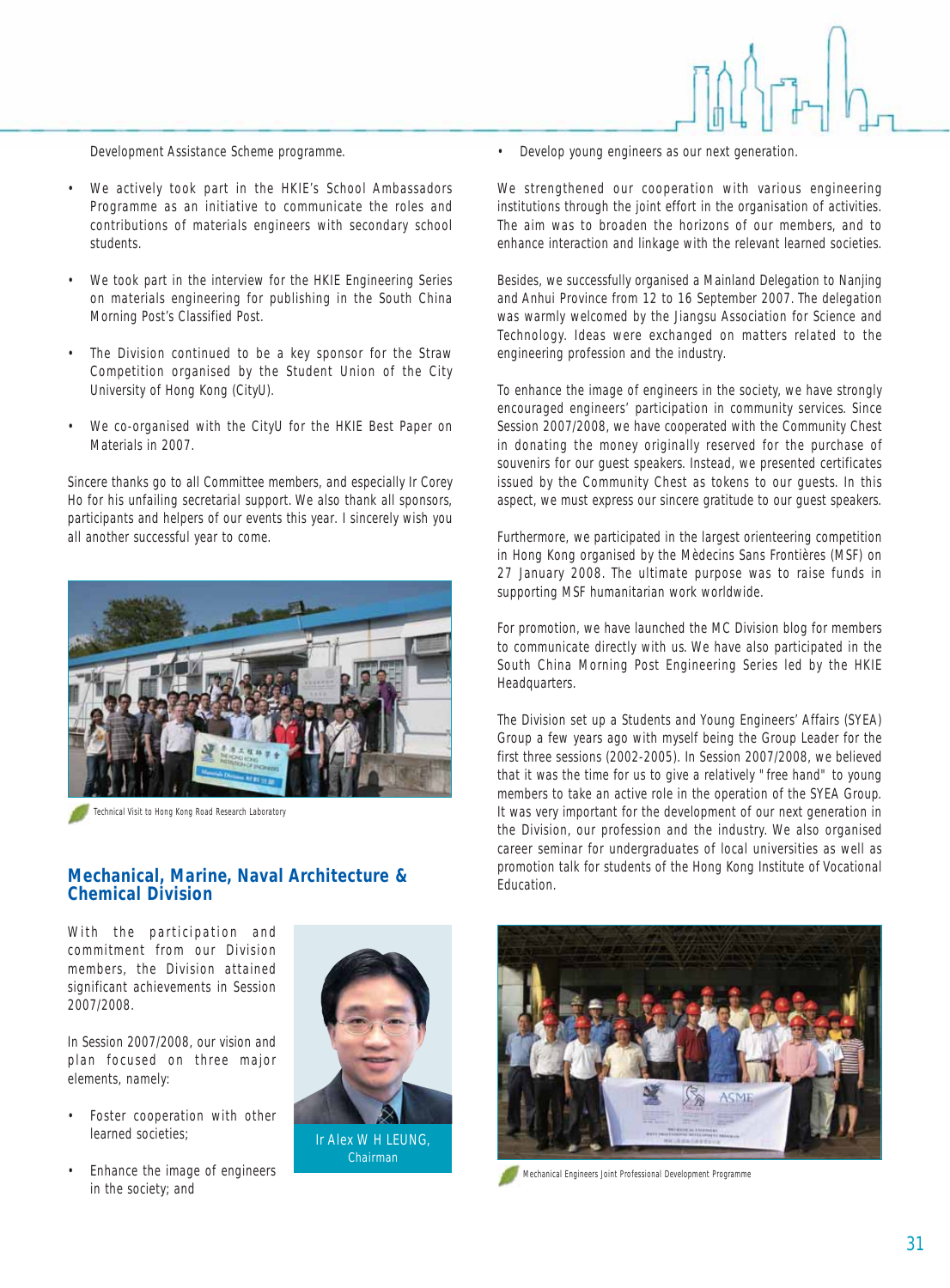Apart from technical activities, the Division organised social events like annual reception, dragon boat racing competition and football matches for our members.

I would like to thank all the Committee members and helpers for their commitment and good work in contributing to the success of the Division in Session 2007/2008. With members' contribution and participation in our activities, I trust we can jointly achieve our goals for the benefit of the profession, our members and the society in a sustainable manner.

## **Nuclear Division**

Session 2007/2008 was a fruitful year for Nuclear Division. We successfully organised six technical visits which received overwhelming support from members. In collaboration with the Hong Kong Association of Energy Engineers, we co-organised a technical visit to Three Gorges Dam and Changsha from 20 to 25 September 2007. The popular technical visit to the Guangdong Nuclear Power Station was held on 10 November 2007. Another technical visit to Department of Nuclear Medicine, Tuen Mun Hospital



was organised on 19 January 2008, which enlightened our members on the application of nuclear medicine in the hospital environment. On 1 March 2008, we organised the popular technical visit to Hong Kong Observatory (HKO) so that our members could keep abreast of the knowledge and development in weather forecast and radiation monitoring as well as the HKO's role in the Daya Bay Contingency Plan. Furthermore, a technical visit to Ngong Ping 360 was held on 15 March 2008. Lastly, a two-day technical visit to Dapeng LNG Terminal, GNPS and Guangzhou Pumped Storage Power Station was held from 16 to 17 May 2008.

Apart from the technical visits, we continued to organise quality technical seminars for our members. A seminar on "Dirty Bomb –

Myth, Fact and Counter-measures" was given by Dr L C Po on 12 November 2007. Another seminar on "The Principles of Radiation Monitoring and the Radiation Protection System in Hong Kong" presented by Mr Joseph Mok was held after our 21st Annual General Meeting on 5 May 2008.

The Nuclear Division is committed to serve its members by organising a wide range of activities and establishing links with our counterparts in the Mainland and overseas so as to keep up with the development in the field and advancement in technology amid the nuclear renaissance in the coming years.

## **Safety Specialist Committee**

It is my great pleasure to be the Chairman of Safety Specialist Committee (SSC) again in Session 2007/2008 after one year as Chairman and two years as Deputy Chairman.

With the foundation laid down in Session 2006/2007, we now have four major annual events, namely, Annual Conference, Annual Technical Outing, Annual Dinner and most importantly, the Annual Student Safety Project Award. Chairman **IR Dr WONG King, Annual Dinner and most I**r Dr WONG King,



In addition to the above, we have also been working hard on the Safety Discipline to be established in the near future.

With efforts from the Deputy Chairman, Ir Dr Louis Lock and his team, we have received record attendance in our annual dinners for both Sessions 2006/2007 and 2007/2008. Ir Dr C M Ho, who was Chairman of the Organising Committee for the Student Safety Project Award, with assistance of his team, hit another record of entries last year. With this, we successfully received attention from the Hong Kong Quality Assurance Agent and Utility Training Institute which agreed to be title sponsors for the Higher Diploma and Degree categories respectively.



Technical Visit to the Hong Kong Observatory



Annual Dinner of Safety Specialist Committee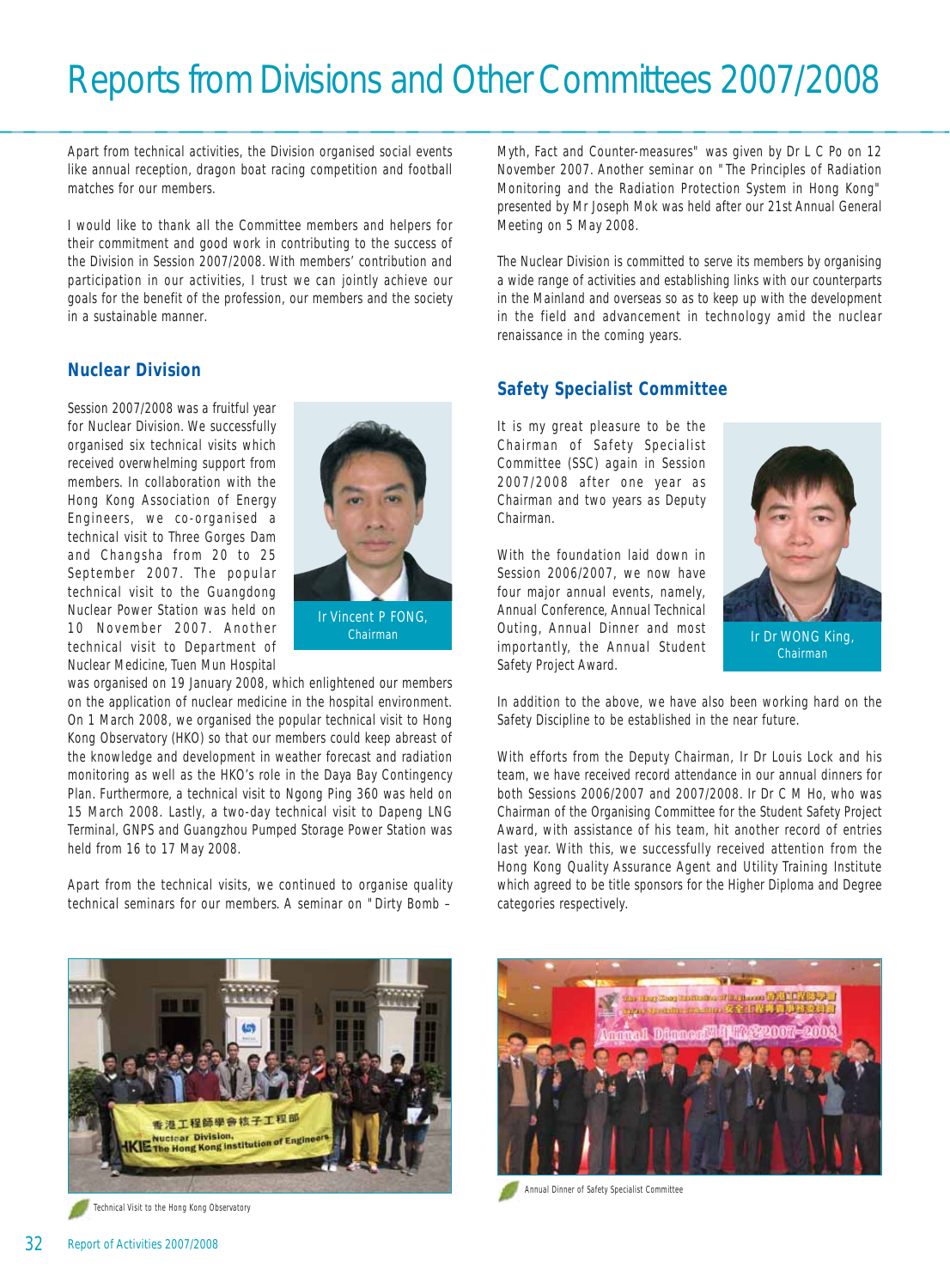Other achievements of the Committee included the establishment of the On-line Registration System led by Ir G F Wong, the Hong Kong Engineers' Safety Corner contributed by Ir Dr Vincent Ho, our Immediate Past Chairman, record number of over 3,400 members of SSC.

After four years of service in the SSC, I have stepped down after the HKIE Annual General Meeting held on 26 June 2008 at the Hong Kong Polytechnic University. I would like to take this opportunity to thank all those who have helped SSC and wish them every success in the future.

For more details about our works, members may visit www.hkiessc. com or www.hkie.org.hk in which SSC is under Divisions/Committees.

#### **Structural Division**

I am very pleased to report that there are about 5,500 members in the Structural Division and roughly 2,000 Corporate Members of Structural Discipline.

We continued to hold regular technical meetings and site visits and they were well attended by members – a sign to show that we are all concerned about Continuous Professional Development and would like to broaden our knowledge as far as possible.



The highlight of the year was the Institution of Structural Engineers Centenary Conference from 24 to 28 January 2008. The Core Organising Committee was formed by members of Structural Division and chaired by Ir Dr Cheng Hon Kwan, HKIE Honorary Fellow. About 500 engineers attended the conference, two thirds of whom came from overseas. It re-assured Hong Kong as a key player on the world stage of structural engineering. Many delegates commended the conference programme and the informal exchanges.

The Division nominated members to sit on Government boards and committees; and gave comments on consultation papers and draft documents such as Practice Note for Authorised Persons and Registered Structural Engineers. By doing so, we have been able to reflect opinions and practical advices of our members on various papers.

We successfully held our Annual Seminar "Innovative Light-weight Structures and Sustainable Facades" which was attended by over 300 engineers on 7 May 2008. The other successful event was the Special Award 2008 where eight projects competed for awards.

The Division responded promptly to 512 Earthquake in Sichuan by making a proposal to the HKIE Council on three areas:

(1) Provide free structural engineering advice to non-governmental organisations (schools, in particular);

- (2) Prepare an education booklet to students, the general public and workers about aseismic design and construction of buildings;
- (3) Assist in the long-term re-construction process.

Since then, we attended a Joint Committee with the Hong Kong Institute of Architects and Hong Kong Institute of Planners on re-construction; organised two technical talks (3 and 24 June 2008) and a training talk (5 June 2008) on "Post-earthquake Safety Evaluation of Buildings". We look forward to further participation in the review of codes, structural practices and other researches in the near future.

Finally I appeal to members for their willingness to help on a voluntary basis of whatever extent that suits them. It is time for us to use our expertise to improve safety in earthquake-prone zones of Mainland China.



The IStructE Centenary Conference



Presidential Address of Joint Structural Division